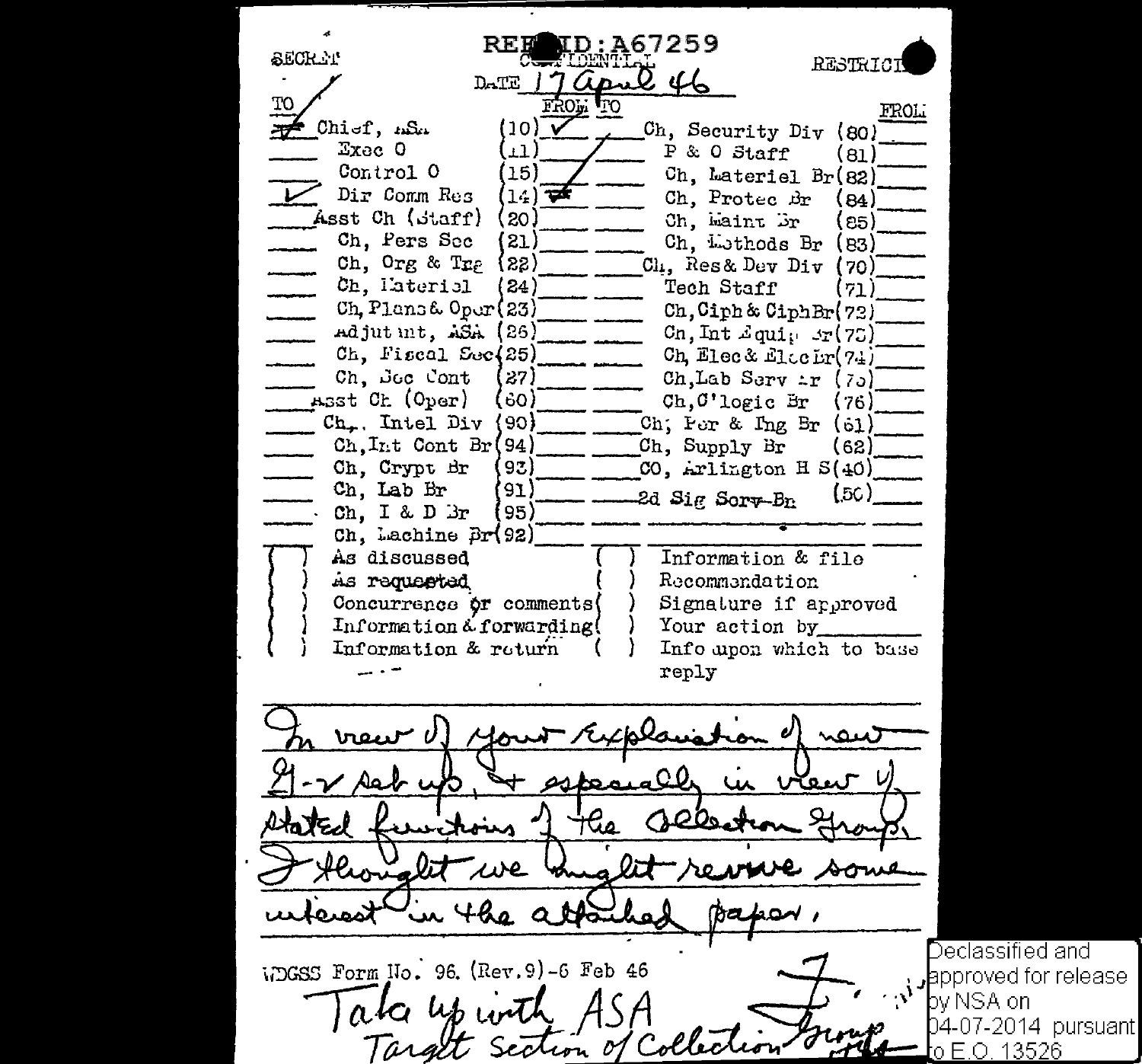JEEF ID: 36 39 Gy something to this had I would be relactant to try to put anything out on this, for pectually persons. I doubt very nature of STATICUS do you think ?  $\frac{1}{2}$ Dis Compte will never get unginement in State Dept Security up attaches are going to la guven responsibility What happens in the inarry consulates legations ite uthere no attachés a - available! We must make the State Dept Conscious of their grave responsibility for safermanding Icgreenstrat better insteadion of attaches on what material is goodne to ASA worked behalpful. Over a year and I drafted a letter doputation but wh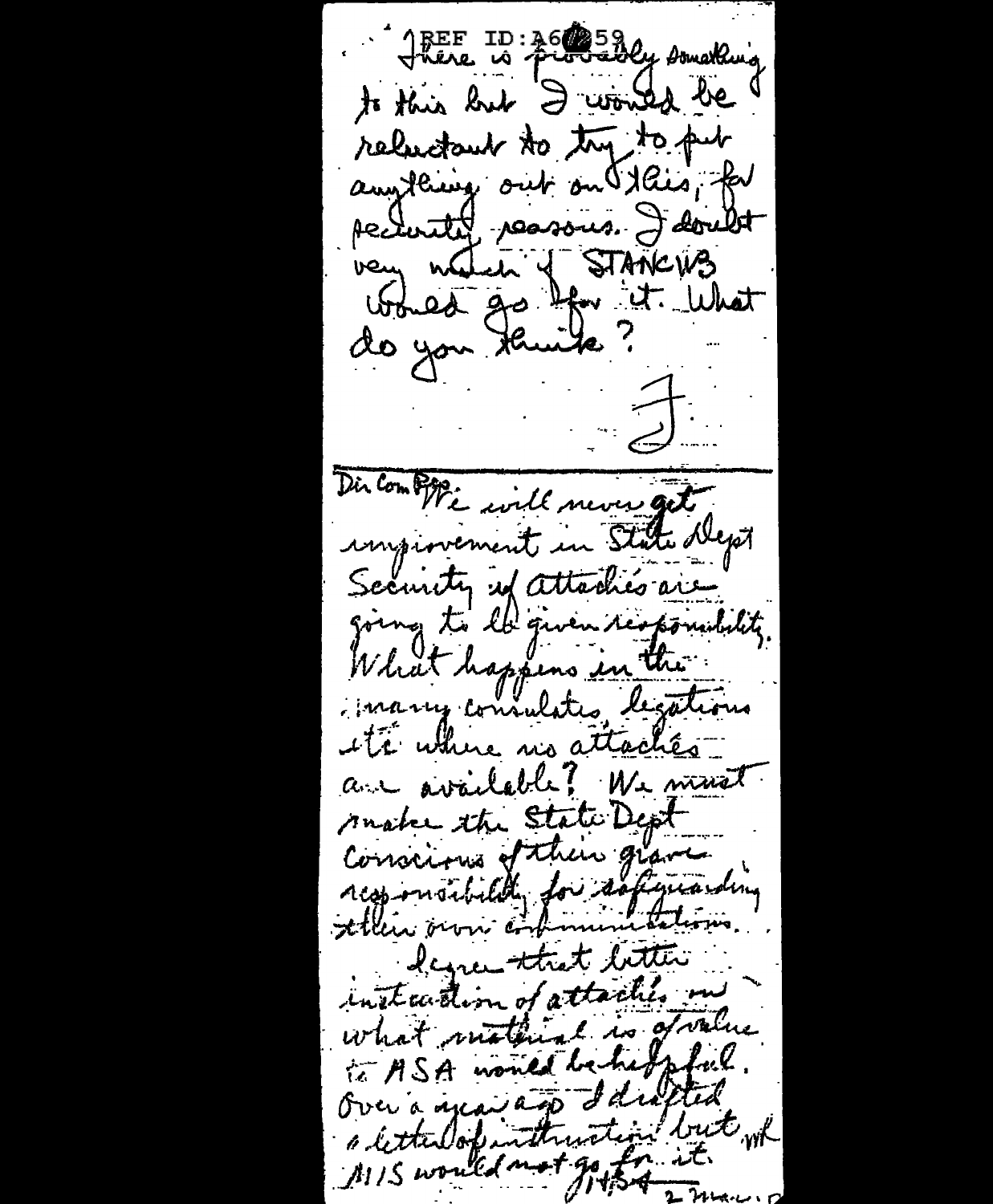CREED TIDALA 672 TOLLLOLOU **ECRET** DATE 28 Feb 46 **FROM** Chief, ASA (SS-10)  $\Delta$ xecutive O (SS-11) Control 0 (SS-15) ) Dir of Comm Research (SS-14) Asst Chief (Staff) (SS-20) Chief, Pers Sec (SS-21) Chief, Org & Tng Sec (SS-22) Chief, Materiel Sec (SS-24) Chief, Plans & Oper Sec (SS-23) Adjutant (SS-26) Chief, Fiscal Sec (SS-25) Chief, Sec Cont Sec (SS-27) Asst Chief (Operations) (SS-60). Chief, Intelligence Div (SS-90) Asst Chief, Intel Div Chief, Int Cont Br (SS-94) Chief, Cryptanalytic Br (SS-93)  $Chist$ , Lab Br  $(SS-91)$ Chiof, I & D Br  $(SS-95)$ Chief, Luchine Br (SS-92) Chisf, Security Div (SS-80) Asst Chief, Sec Div Flans & Oper Staff (SS-81) Chief, Materiel Br (SS-82) Chief, Protective Br (SS-84) Chief, Maintenance Jr (SS-85) Chief, Lethods Br (SS-83) Chief, Res & Dev Div (SS-70) Asst Chief/IC Operations Technical Starf (SS-71) Chief, Ciph & Ciph Br (SS-72) Chief, Int Equip Br (SS-73) Chief, Elec & Elec Br (SS-74) Chief, Lab Serv Br (SS-75) Chief, Cryptologic Br (SS-76) Chief, Pers & Tng Br (SS-61) Chief, Supply Br (SS-62) CO, Arlington Hall Sta (SS-40) 2d Sig Serv Bn (SS-50) As discussed As requested Comments and return Information and file Information and forwarding Information and return **Recommendation** See note on reverse Signature if approved Your action . DGŠS Form No. 96 (kev.8) 6 Dec 45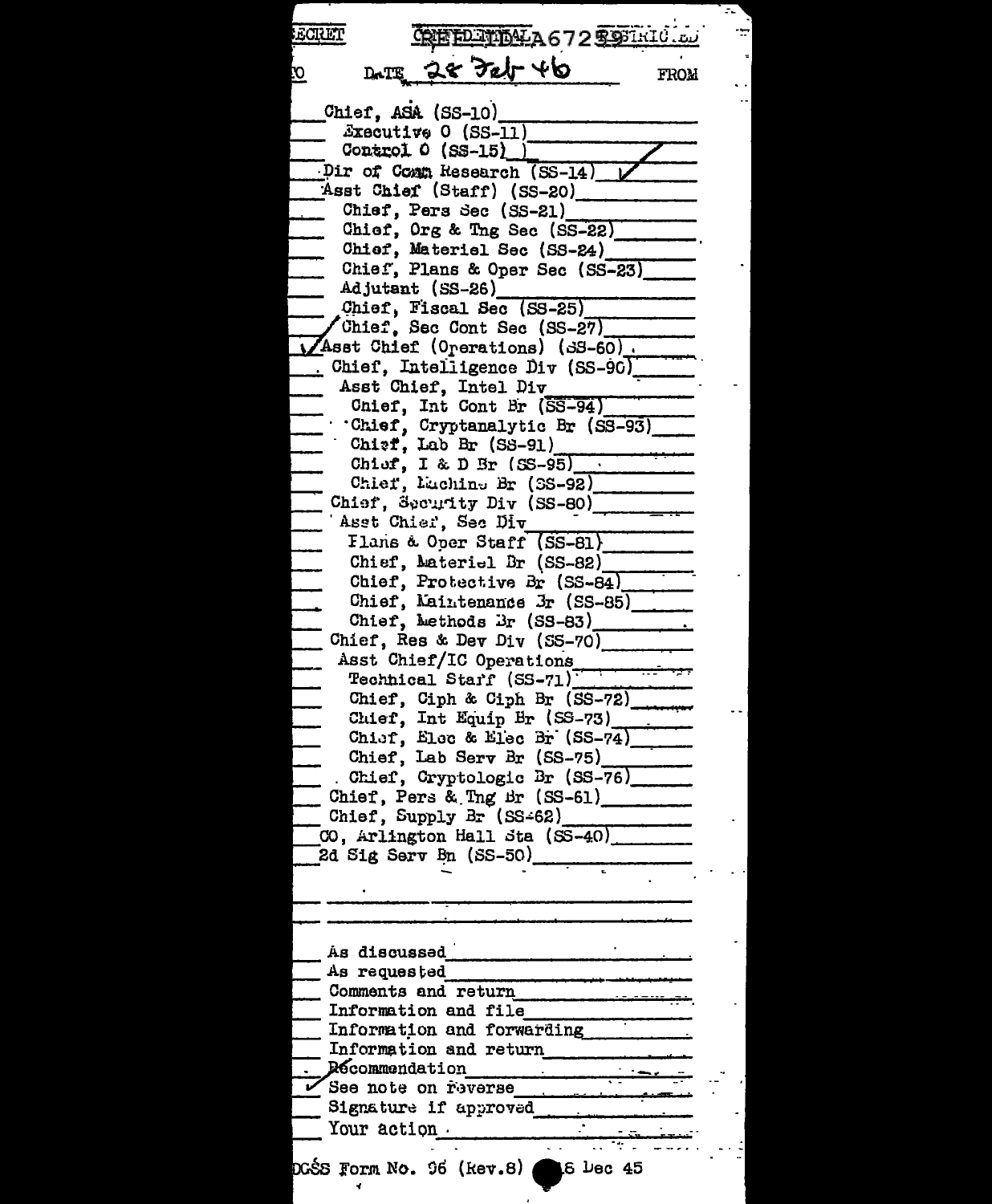$\begin{array}{ccc}\n \cdot & \cdot & \cdot & \cdot \\
\hline\n \text{Hilb} & \cdot & \cdot & \cdot \\
\text{HEADQUARTERS} & & & \cdot & \cdot \\
\text{SECLIRITY AGENCY} & & & \text{Comnized} & \text{Comnized} \\
\text{SHINGTON 25, D. C.} & & & \text{Ind}(A) & \text{Comnized} \\
\end{array}$ REE\* Mflf7259 If-a *1'* **6:.'/** - **ARMY SECURITY AGENCY** WASHINGTON 25, **D.** C. WDGSS-14 <u>wa.n.v. 1946</u>

SUBJECT: Proposal for More Complete Liaison between Army, Navy, and State Department

TO: Director of Communications Research

1. There are facilities now available which, with proper modifications and extensions, can be used to increase the efficiency of liaison between the Army, Navy, and the State Department which will result in the mutual benefit of all concerned.

2. The ASA has an interest in the security of State Department communications through its membership in the Cryptographic Security Board, consisting of members from the State Department, the Army, and the Navy. This board was appointed by the President as a result of recommendations made by a joint Army-Navy ad hoc Committee. As a result also of this joint survey, the State Department asked for and obtained the assistance of Army and Mavy personnel to head up and operate its cryptographic section.

3. The ASA has an interest in State Department communications as a highly important source of collateral information, i.e. in the way of cribs. MIS has furnished some of this information in the past.

> l  $\frac{1}{2}$ ...

0.40

xriff. o.vs ney

-.

.<br>.<br>. 'l.j ....--

 $...$   $\star$   $\star$   $\cdot$   $\star$   $\cdot$   $\cdot$  $\cdot$  -  $\cdot$  -  $\cdot$   $\cdot$   $\cdot$   $\cdot$   $\cdot$   $\cdot$  $\cdot$  .  $\cdot$  ,  $\cdot$  ,  $\cdot$  ,  $\cdot$  ,  $\cdot$  ,  $\cdot$  ,  $\cdot$  ,  $\cdot$  ,  $\cdot$  ,  $\cdot$  ,  $\cdot$  ,  $\cdot$  ,  $\cdot$  ,  $\cdot$  ,  $\cdot$  ,  $\cdot$  ,  $\cdot$  ,  $\cdot$  ,  $\cdot$  ,  $\cdot$  ,  $\cdot$  ,  $\cdot$  ,  $\cdot$  ,  $\cdot$  ,  $\cdot$  ,  $\cdot$  ,  $\cdot$  ,  $\cdot$  ,  $\cdot$  ,  $\cdot$  ,  $\cdot$ , .. . "\*- <sup>~</sup>. *::* ~" ,,. . -.. *.,-p* **,1 • .\_** *j* .,..~ \_ \_.::

4. So far both of the ASA interests as outlined in paragraphs 2 and 3 have been confined to the location of Washington alone. It is now proposed that these interests be extended to include U.S. embassies and ministries in the various foreign capitals by making use of the Military and Naval Attaches stationed thereat. These attaches would be assigned the additional function of Embassy Cryptographic Security Officer in the same manner as the present Army-Navy contingent now in the State Department. They would also be on the watch for likely cribs, a function which is not however handled by the above-mentioned contingent in Weshington, but which might well be added.

5. To set such a plan into operation, provided the ,~<br>State Department approves, it would be necessary to provide

 $-\lambda$